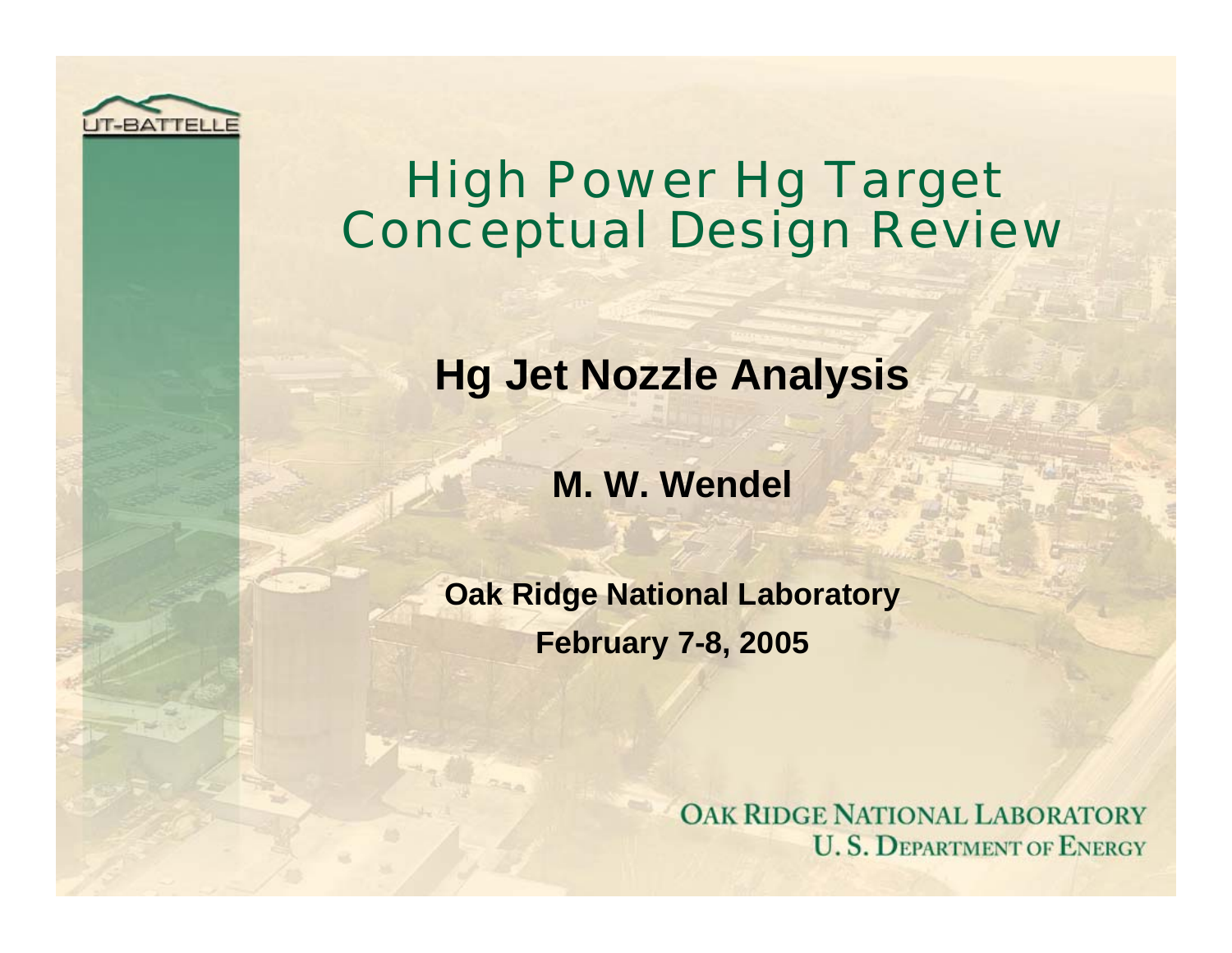# An Initial Computational Fluid Dynamic Analysis was completed.

1 cm Hg nozzle at 20 m/s 2 1.9-cm supply lines at 2.8 m/s

**OAK RIDGE NATIONAL LABORATORY U. S. DEPARTMENT OF ENERGY**

 $\rightarrow$  X

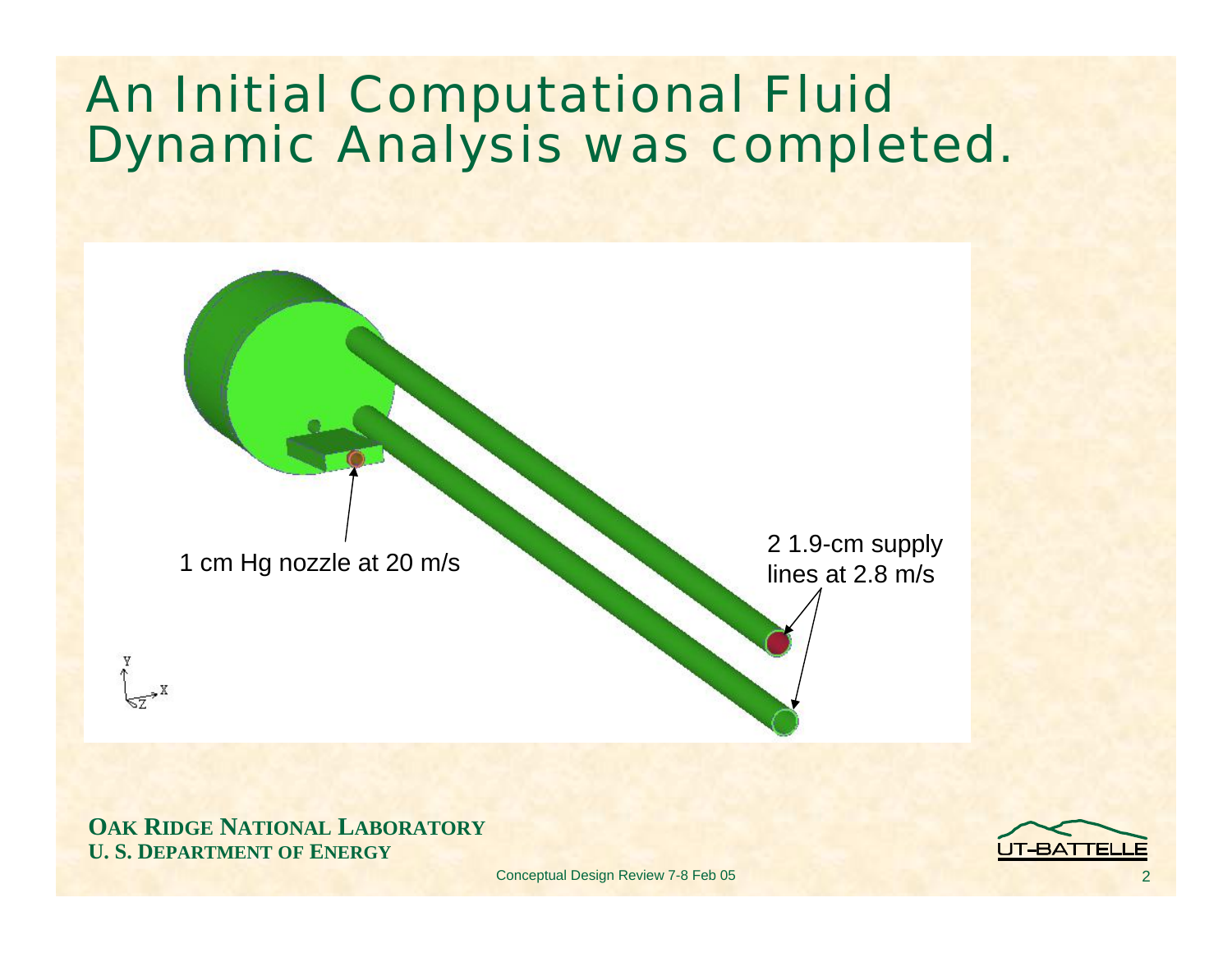# Only the mercury itself was modeled in the simulation.



**OAK RIDGE NATIONAL LABORATORY U. S. DEPARTMENT OF ENERGY**

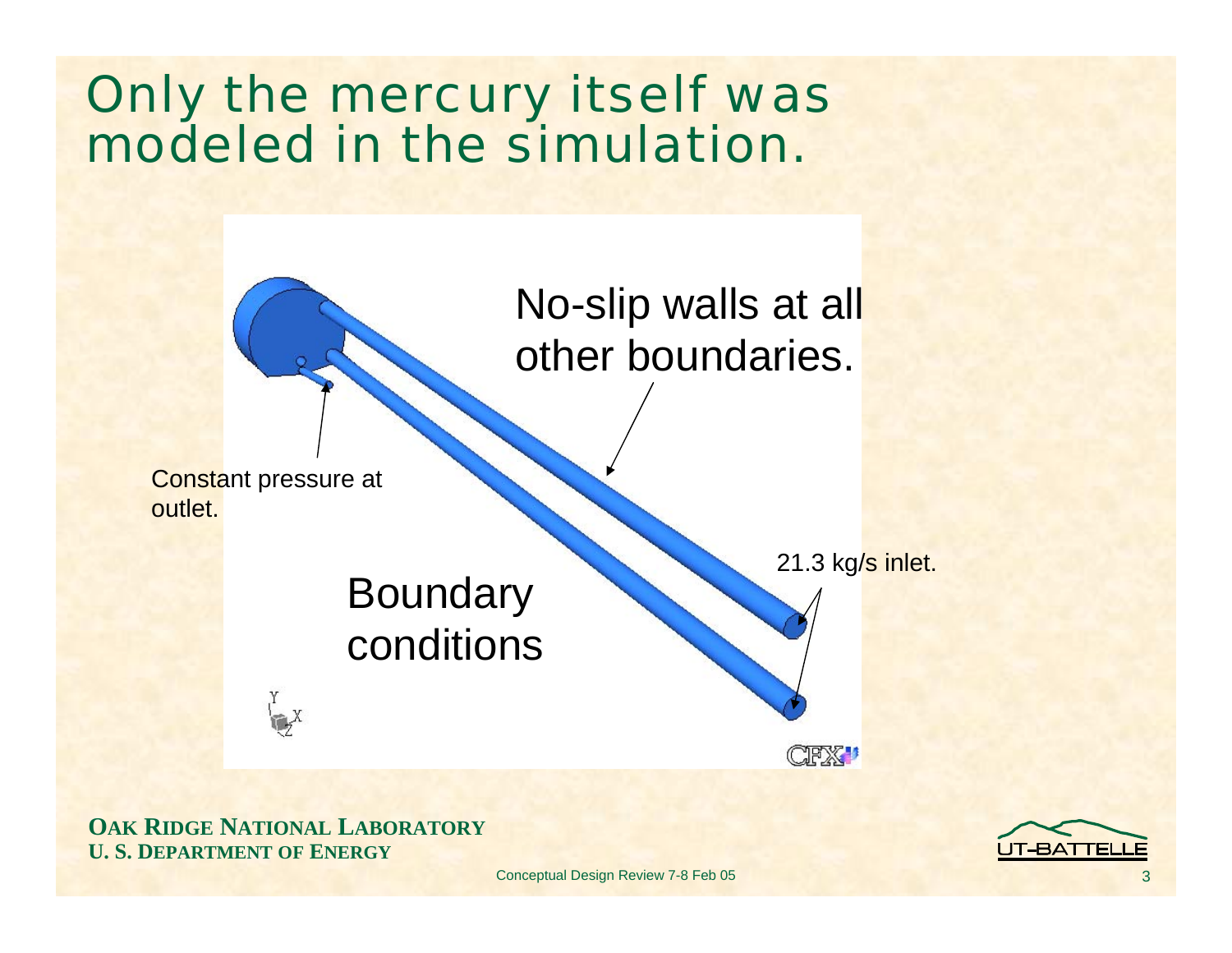## The computational mesh consisted of 230,545 hexahedral control volumes.

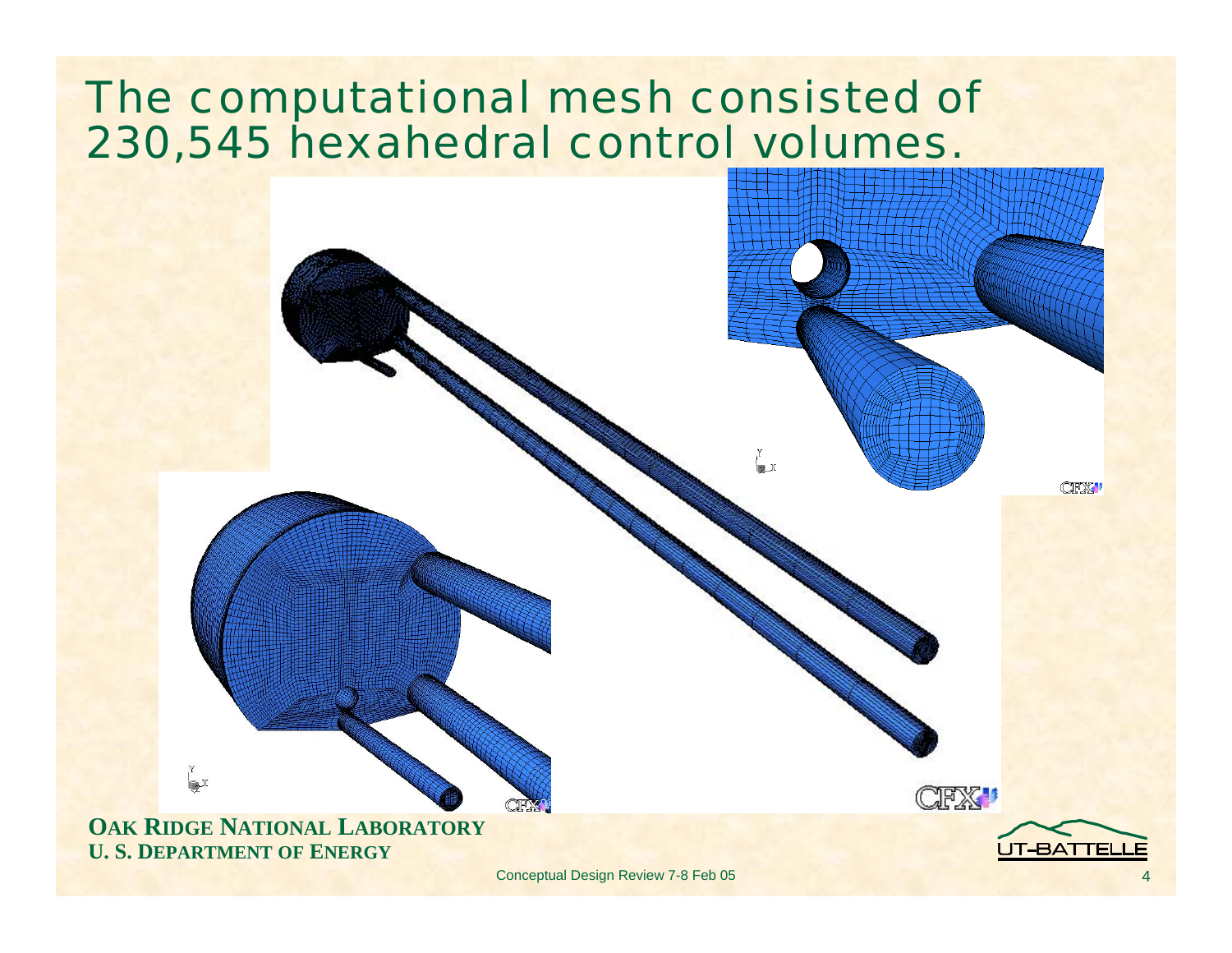### The computed flow shows smooth streamlines for the inlet lines and reservoir, but extreme conditions near the nozzle inlet.



#### **OAK RIDGE NATIONAL LABORATORY U. S. DEPARTMENT OF ENERGY**

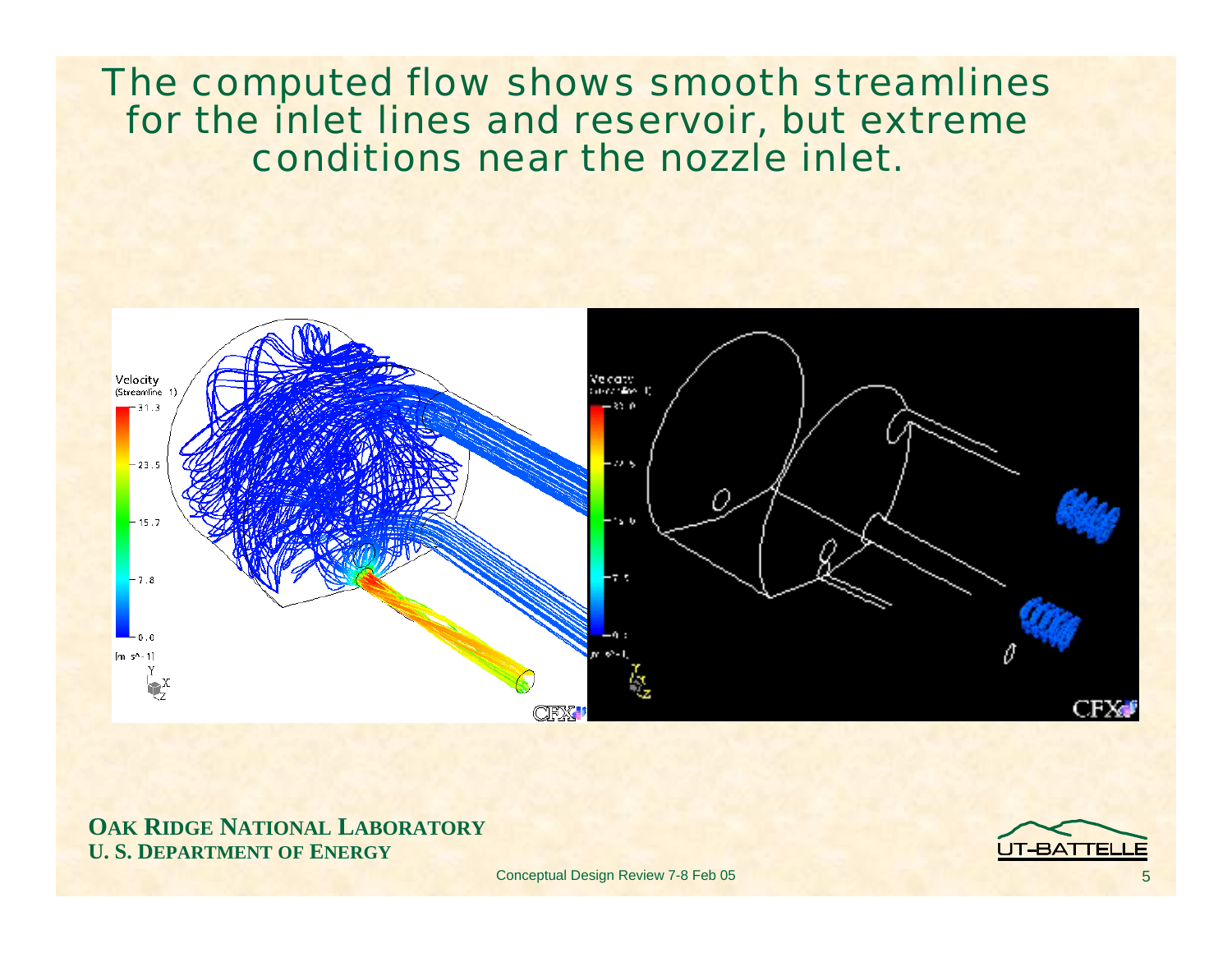## The computed pressures show cavitation will occur at the nozzle inlet.



#### **OAK RIDGE NATIONAL LABORATORY U. S. DEPARTMENT OF ENERGY**

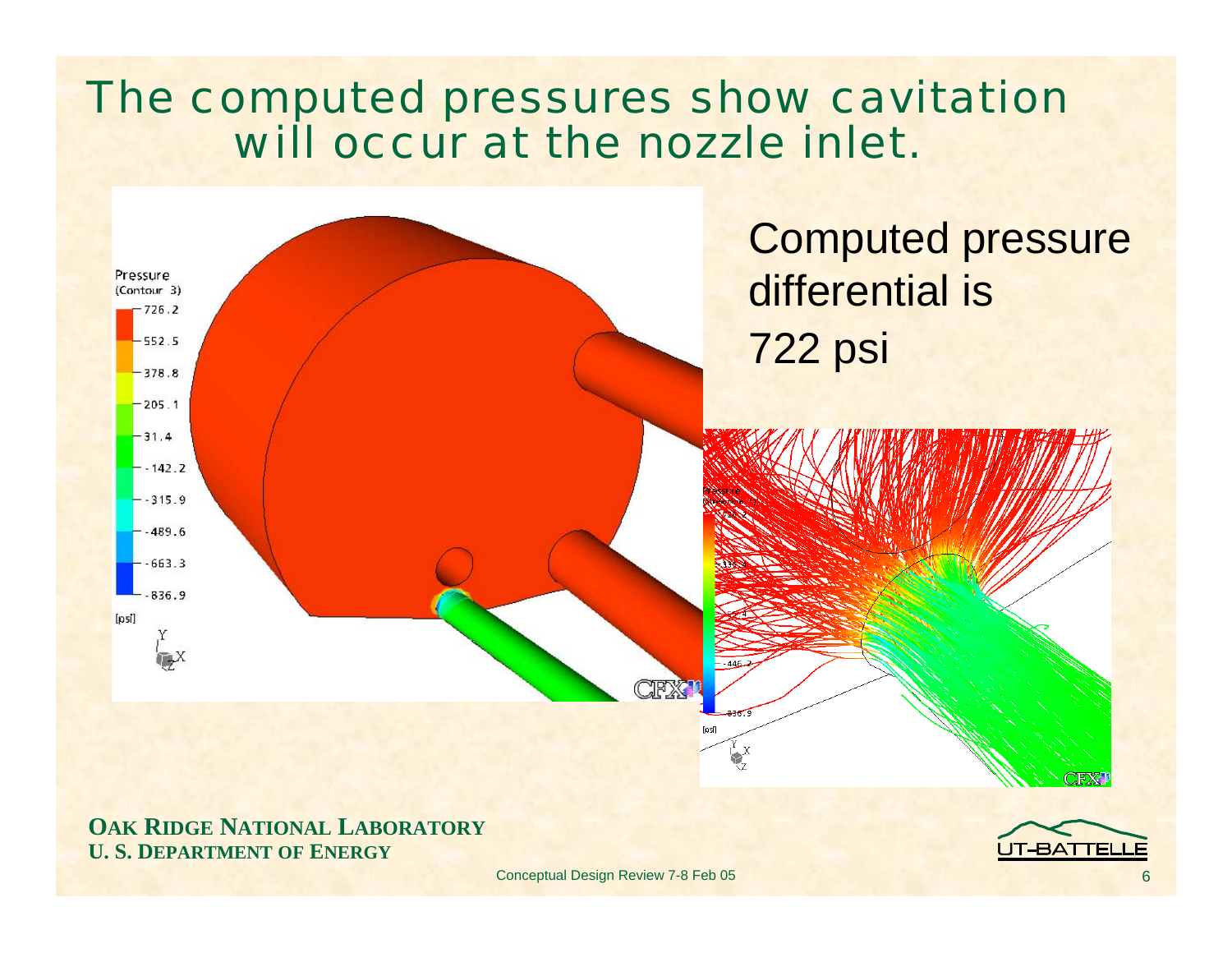### The computed pressures are particularly low where the flow accelerates around the corners.

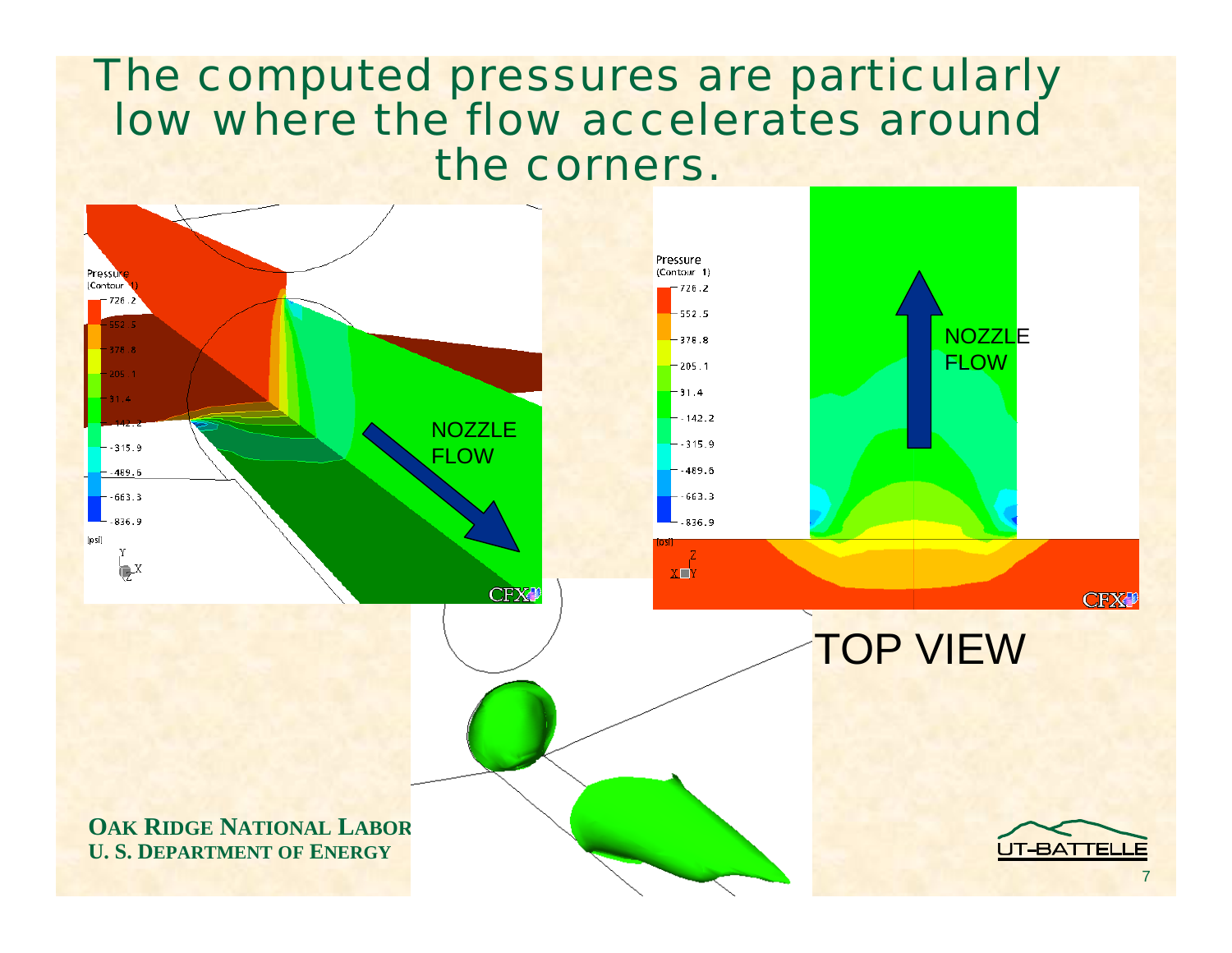# A shorter (1/2-inch) orifice was also analyzed



**OAK RIDGE NATIONAL LABORATORY U. S. DEPARTMENT OF ENERGY**

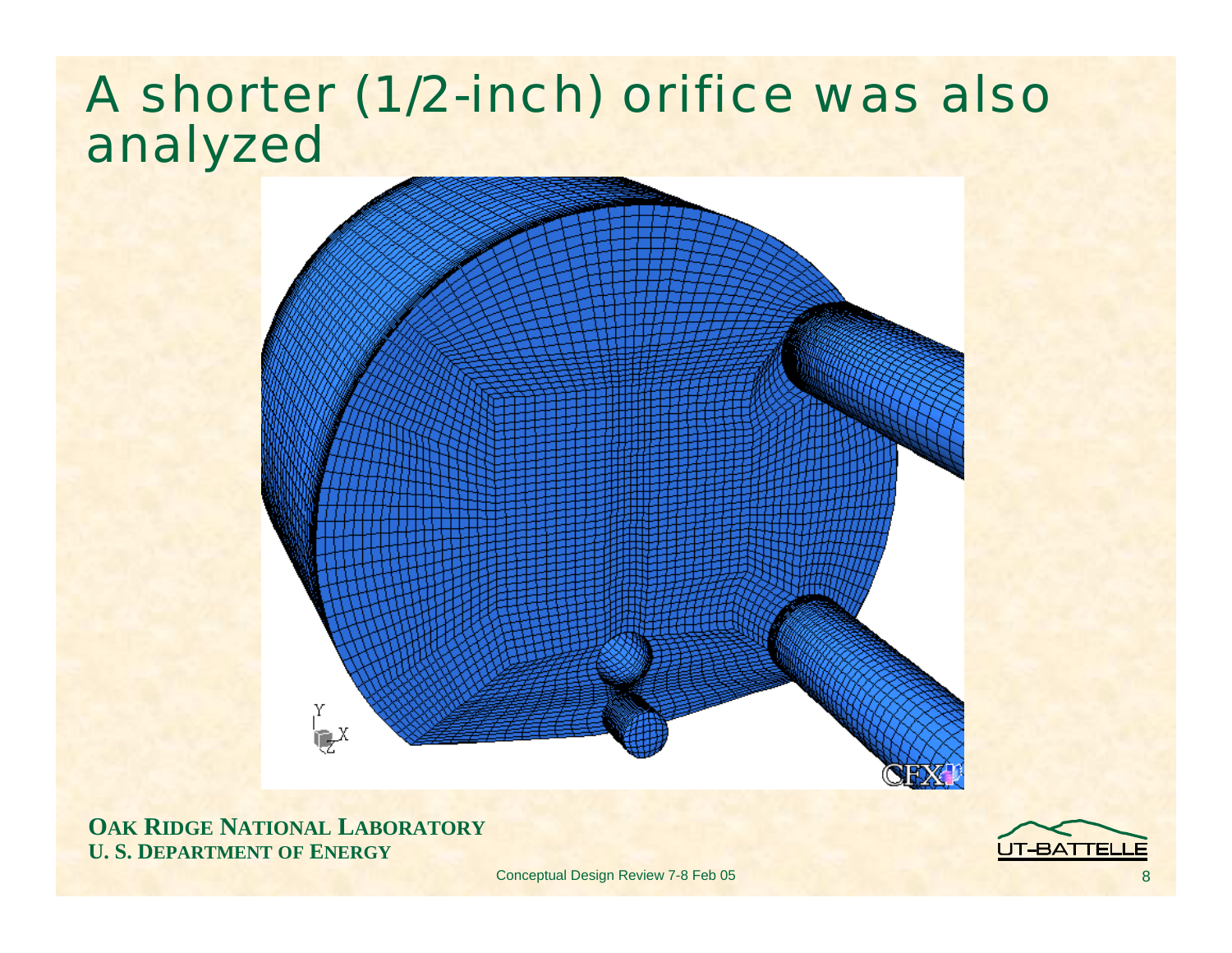## Computed stream-lines are similar and the total pressure drop is just under 800 psi.



#### **OAK RIDGE NATIONAL LABORATORY U. S. DEPARTMENT OF ENERGY**

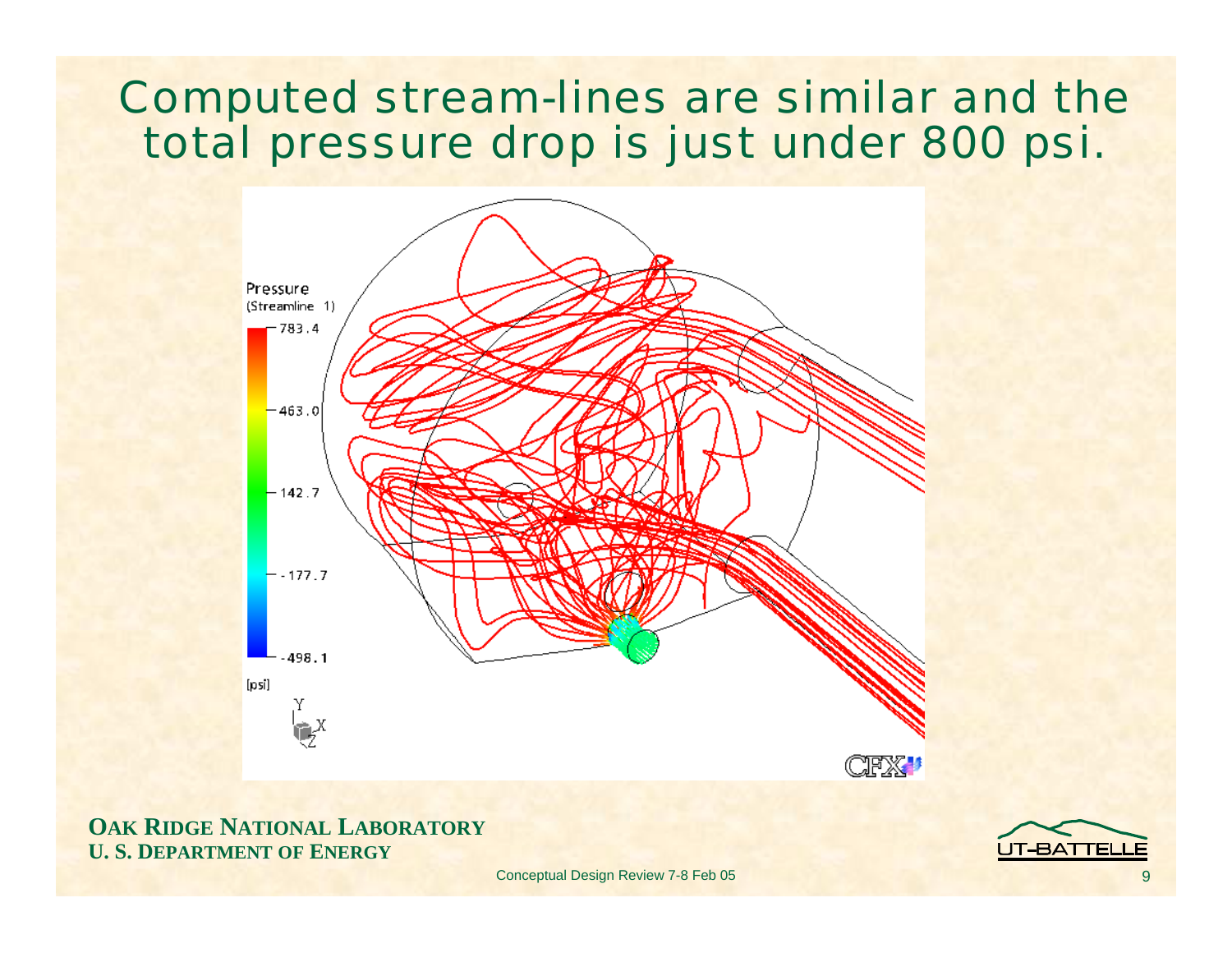## Again, cavitation is predicted, although the conditions are less severe.



**OAK RIDGE NATIONAL LABORATORY U. S. DEPARTMENT OF ENERGY**

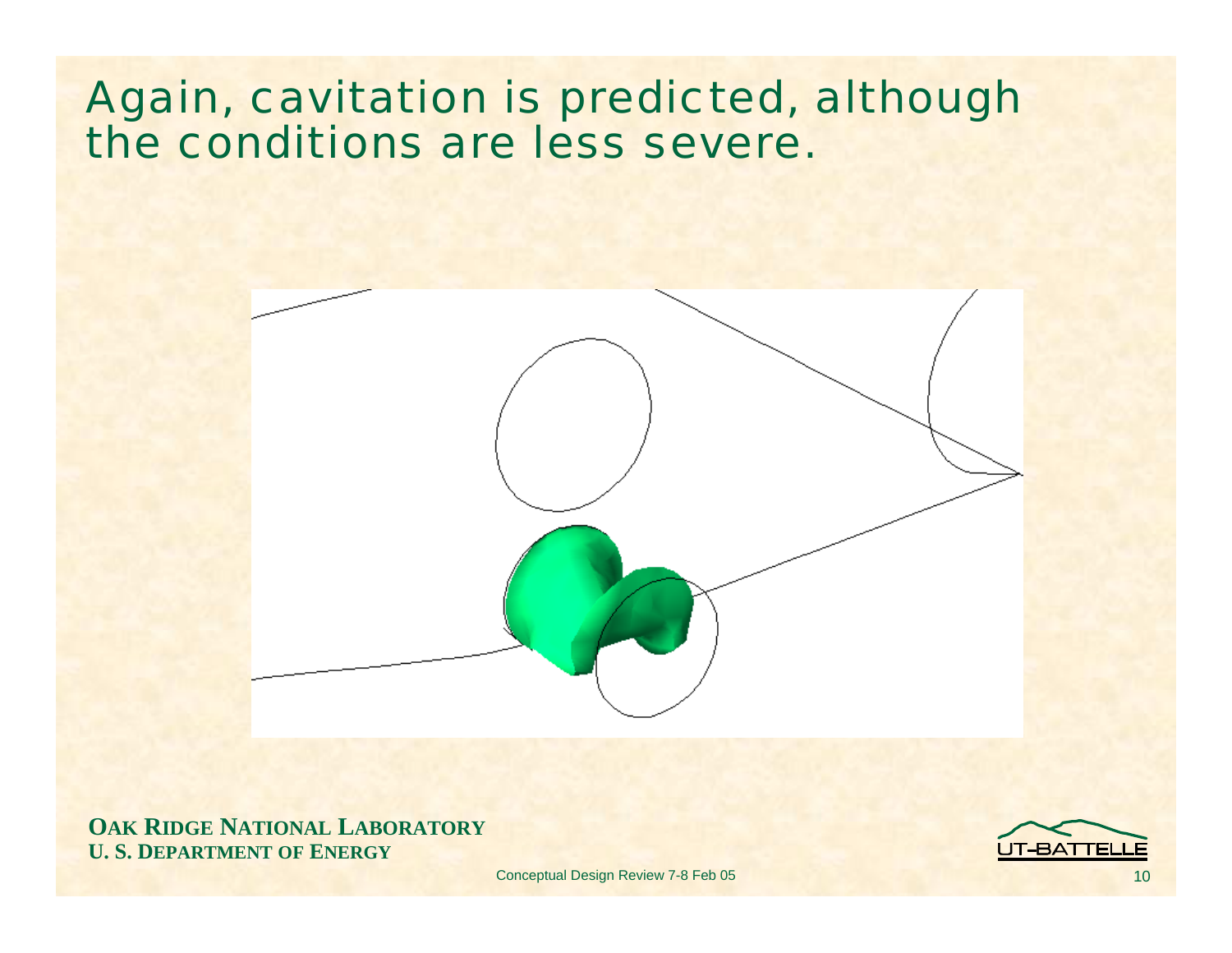## Cavitation is highly likely because of the low pressure at the nozzle exit, and the high velocity in the nozzle.

• P<sub>static</sub> = P<sub>stagnation</sub> - 
$$
1/2
$$
 ρ V<sup>2</sup>

for 20 m/s, **½** ρ **V2 = 400 psi**

ρ **is density**

for 30 m/s, **½** ρ **V2 = 900 psi**

- **V is velocity**
- **If Pstatic < Psat, then mercury will cavitate**
- **The CFD model is not conservative in predicting cavitation due to the transient aspect of the flow which is not simulated.**
- **In the SNS Target Test Facility mitered bends, CFD results showed much less severe conditions than computed here.**

**OAK RIDGE NATIONAL LABORATORY U. S. DEPARTMENT OF ENERGY**

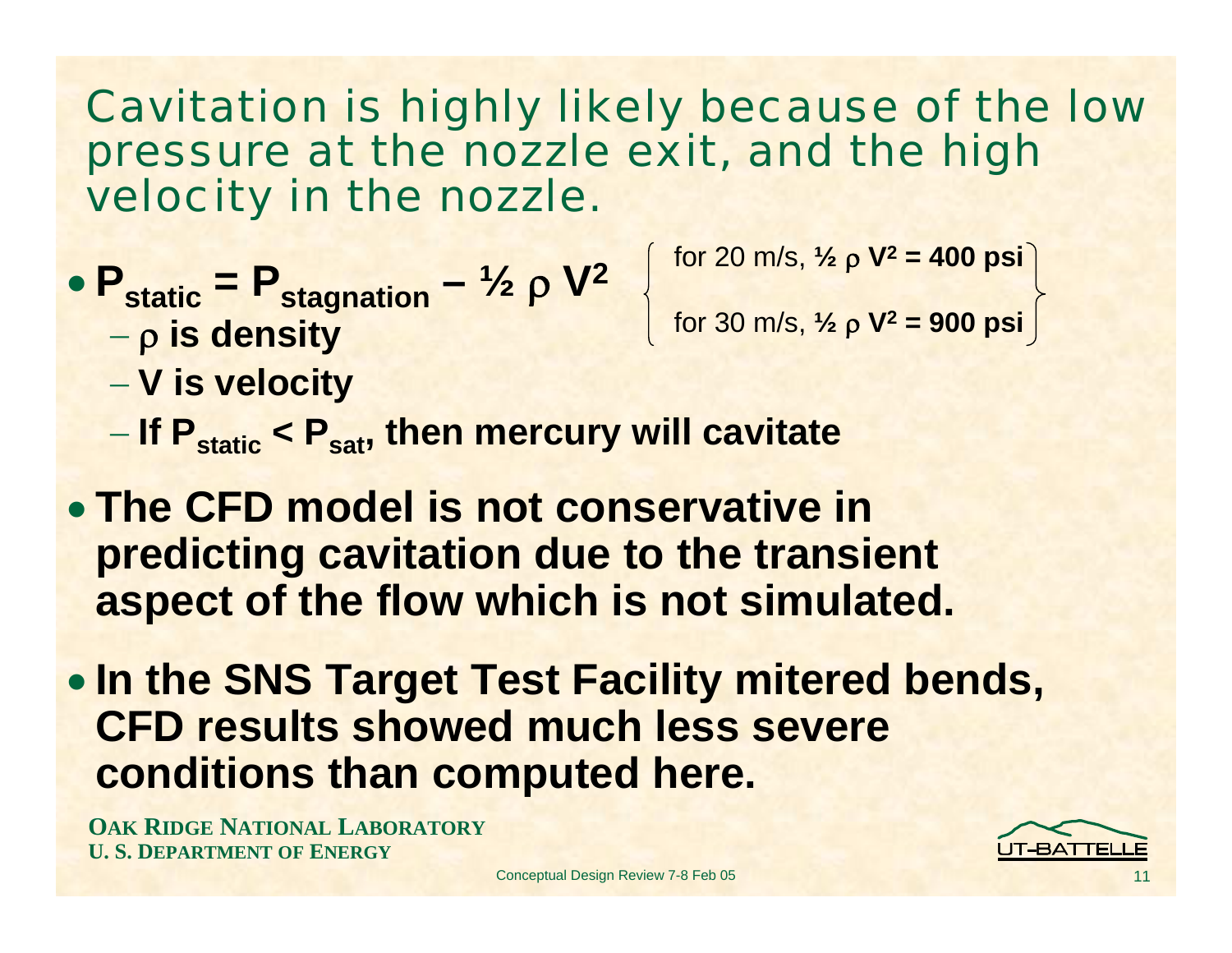# Cavitation in the nozzle is undesirable.

- **Short nozzle lifetime**
- **Choked flow**
- **Erratic jet flow pattern**
- **Noise**

**OAK RIDGE NATIONAL LABORATORY U. S. DEPARTMENT OF ENERGY**

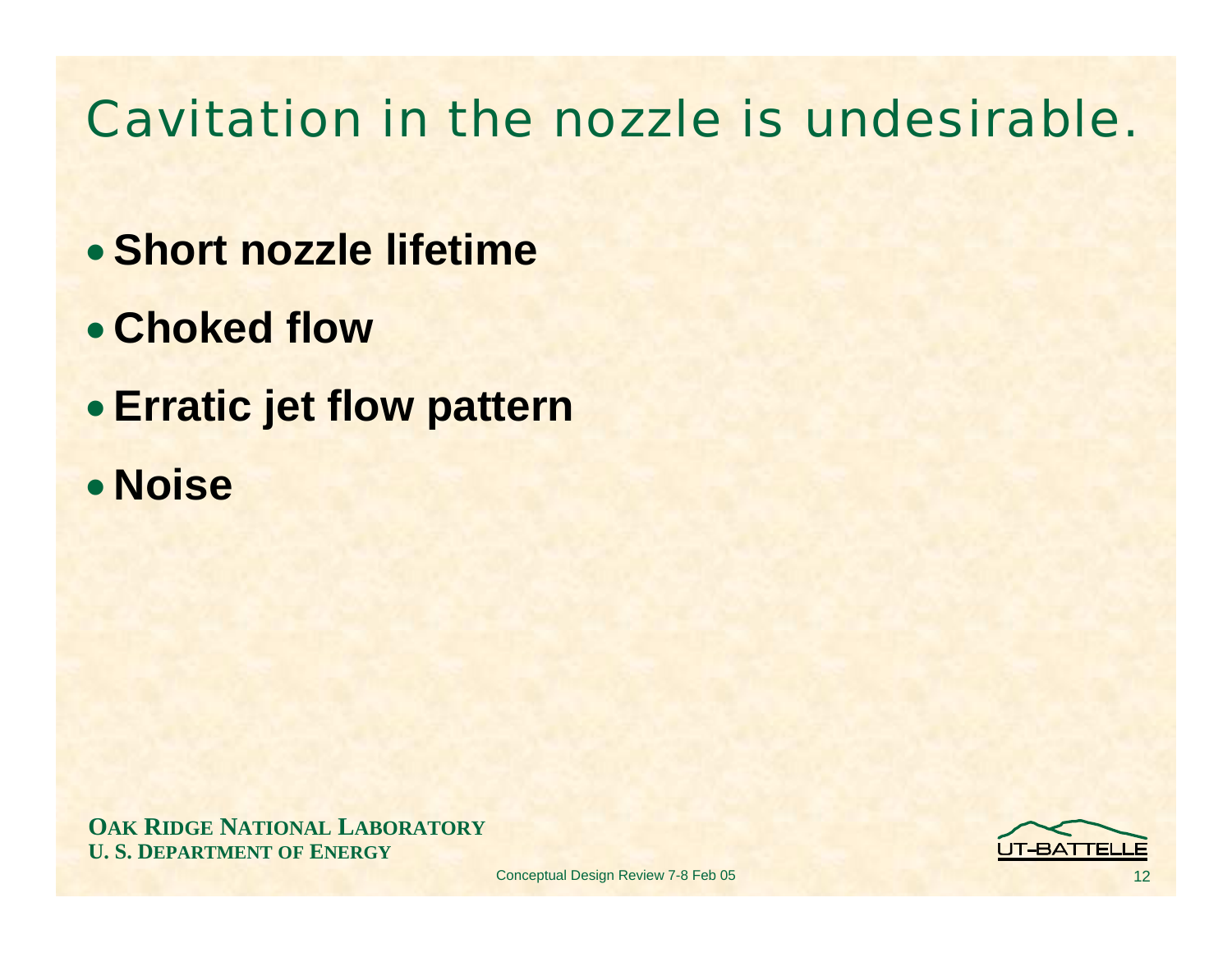## Design changes can reduce or eliminate cavitation.

- **Redesign the nozzle** −**Rounded corners**<sup>−</sup>**Contoured inlet**
- **Increase the chamber pressure**
- **Ultimately the nozzle design needs to be tested.**



**OAK RIDGE NATIONAL LABORATORY U. S. DEPARTMENT OF ENERGY**